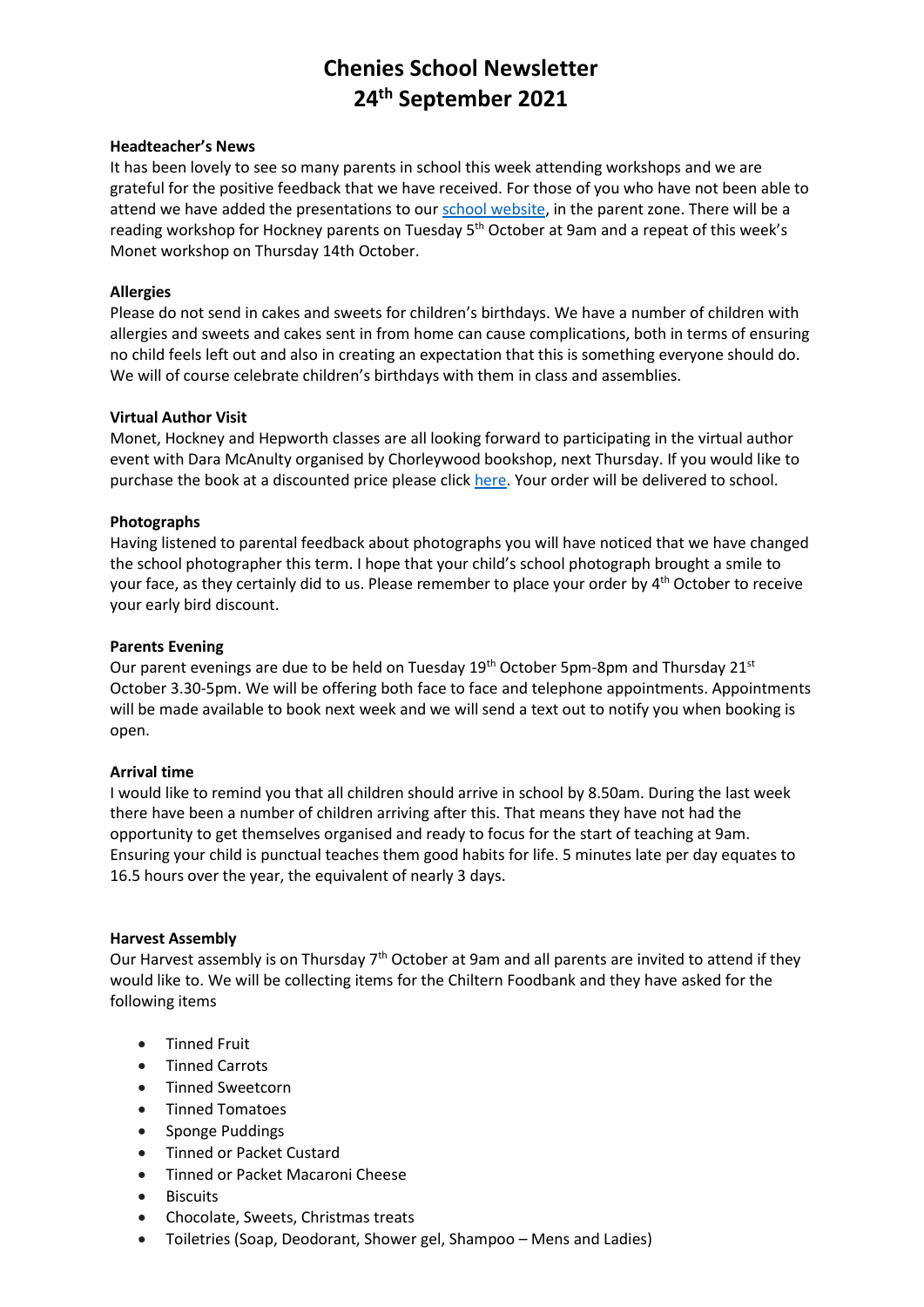# **They do NOT need:**

Dried Pasta, Tuna fish, UHT milk, Baked Beans, Soup

I wish you all an enjoyable weekend.

Suzanne Powell



# **Happy Birthday**

**Jonathan F - 25th September Jamie F - 29th September**



# **STARS of the week**

| <b>Van Gogh</b> | <b>Megan</b>   | <b>Electra</b> |
|-----------------|----------------|----------------|
| <b>Monet</b>    | <b>Omansa</b>  | <b>Freya</b>   |
| <b>Hockney</b>  | <b>Pip</b>     | <b>Rebecca</b> |
| <b>Hepworth</b> | <b>Frankie</b> | <b>Aris</b>    |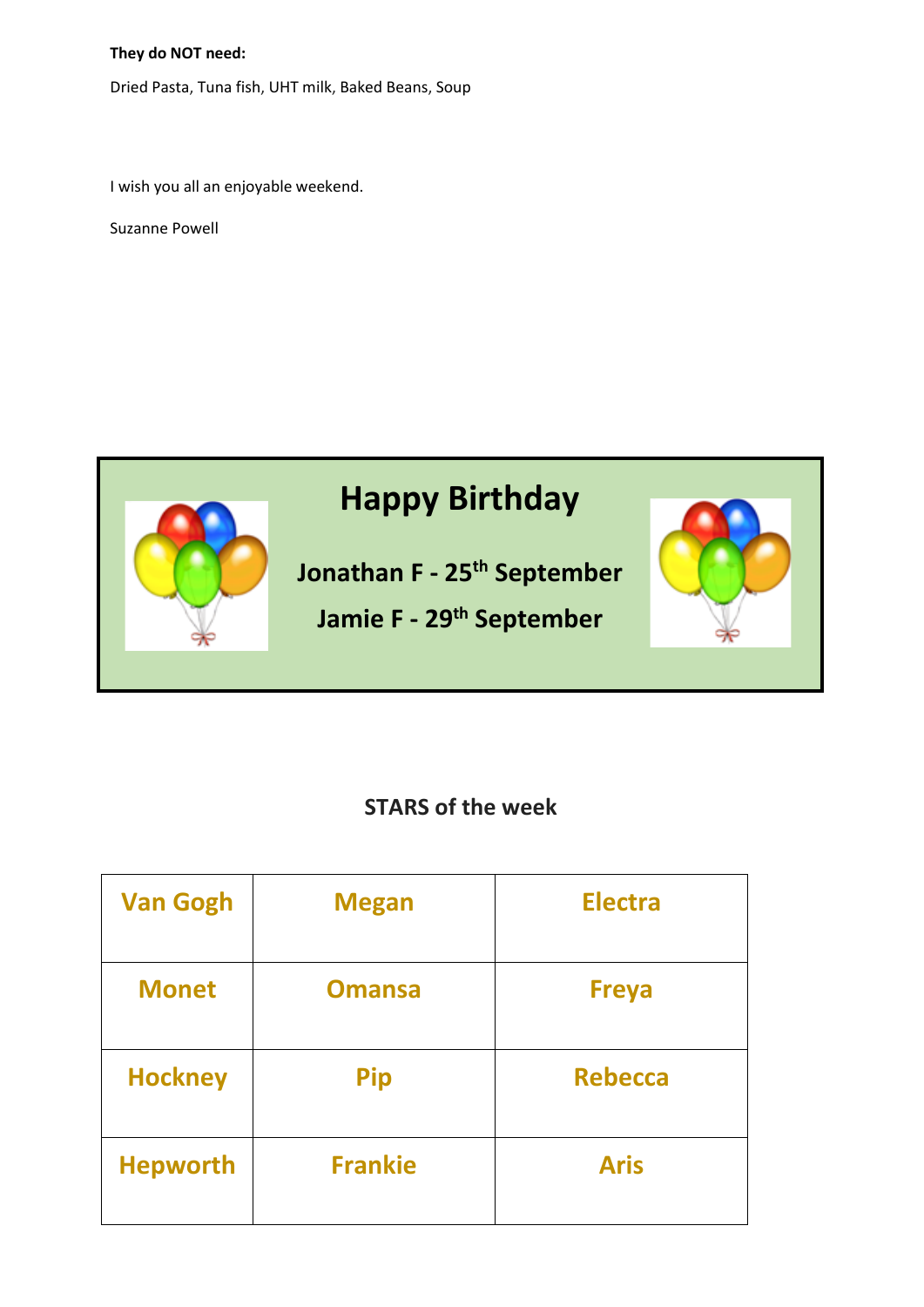# **Van Gogh**

Another busy week with the children meeting their buddies and the team getting to them a little better. The children have responded well to the start of a more structured timetable, doing phonics, and learning all about Vincent Van Gogh. We had a fire practice this week and the children were brilliant, they remembered everything we had been practicing and being the youngest in the school stole the show. We have continued to focus on familiarising the children with school rules and routines, especially the importance of 'good listening'.

We will be starting our new topic 'Autumn' next week and will be spending a lot of time outdoors looking at the changes in the environment. In line with this we will continue to learn more about each other, while following a more structured timetable and do baseline assessments.

The children met their Year 6 buddies this week and it has been great to see them eager to go out and spend time with them during lunchtime. Please remember the system allows the reception children to have a 'go to person' during their first year at school.

## **EYFS Workshops:**

Thank you very much to all the parents who attended the EYFS workshop. We hope that you found it useful. If you were unable to attend, please I will be happy to arrange a time to talk to you.

| Autumn Timetable: Please note that this is a general overview of the week, activities may vary due to |                                          |                                                 |              |          |                                                   |           |                           |                                                   |                    |
|-------------------------------------------------------------------------------------------------------|------------------------------------------|-------------------------------------------------|--------------|----------|---------------------------------------------------|-----------|---------------------------|---------------------------------------------------|--------------------|
|                                                                                                       | the topic and interests of the children. |                                                 |              |          |                                                   |           |                           |                                                   |                    |
|                                                                                                       |                                          | $9.15 - 10.15$                                  |              |          | $10.45 - 11.45$                                   |           |                           | $1.30 - 2.30$                                     |                    |
| Monday                                                                                                |                                          | PE - Dance<br>(Mrs Sahotay)                     |              |          | <b>Phonics</b><br><b>Handwriting</b><br>Reading   |           |                           | <b>Focused Activities</b><br>Child Initiated Play |                    |
| Tuesdav                                                                                               | <b>Break</b><br>$\subset$<br>._          | <b>Phonics</b><br><b>Handwriting</b><br>Reading | <b>Break</b> |          | <b>PE</b><br>(PE Coach)                           |           | reak<br>മ<br>그.           | <b>Focused Activities</b><br>Child Initiated Play |                    |
| Wednesday                                                                                             | Brai<br>짇<br>ಹ                           | <b>Phonics</b><br>Handwriting<br>Reading        | Brain<br>ಹ   | ack<br>Š | <b>Focused Activities</b><br>Child Initiated Play | -unchtime | _<br>و<br>$\omega$<br>pue | <b>Focused Activities</b><br>Child Initiated Play | Home<br>ಹ<br>Story |
| Thursday                                                                                              | egister<br>œ                             | <b>Phonics</b><br><b>Handwriting</b><br>Reading | Daily Mile   |          | <b>Focused Activities</b><br>Child Initiated Play |           | Register                  | Show & Tell<br>Child Initiated Play               |                    |
| Friday                                                                                                |                                          | <b>Phonics</b><br><b>Handwriting</b><br>Reading |              |          | <b>Focused Activities</b><br>Child Initiated Play |           |                           | <b>Focused Activities</b><br>Child Initiated Play |                    |

## **Autumn Timetable:**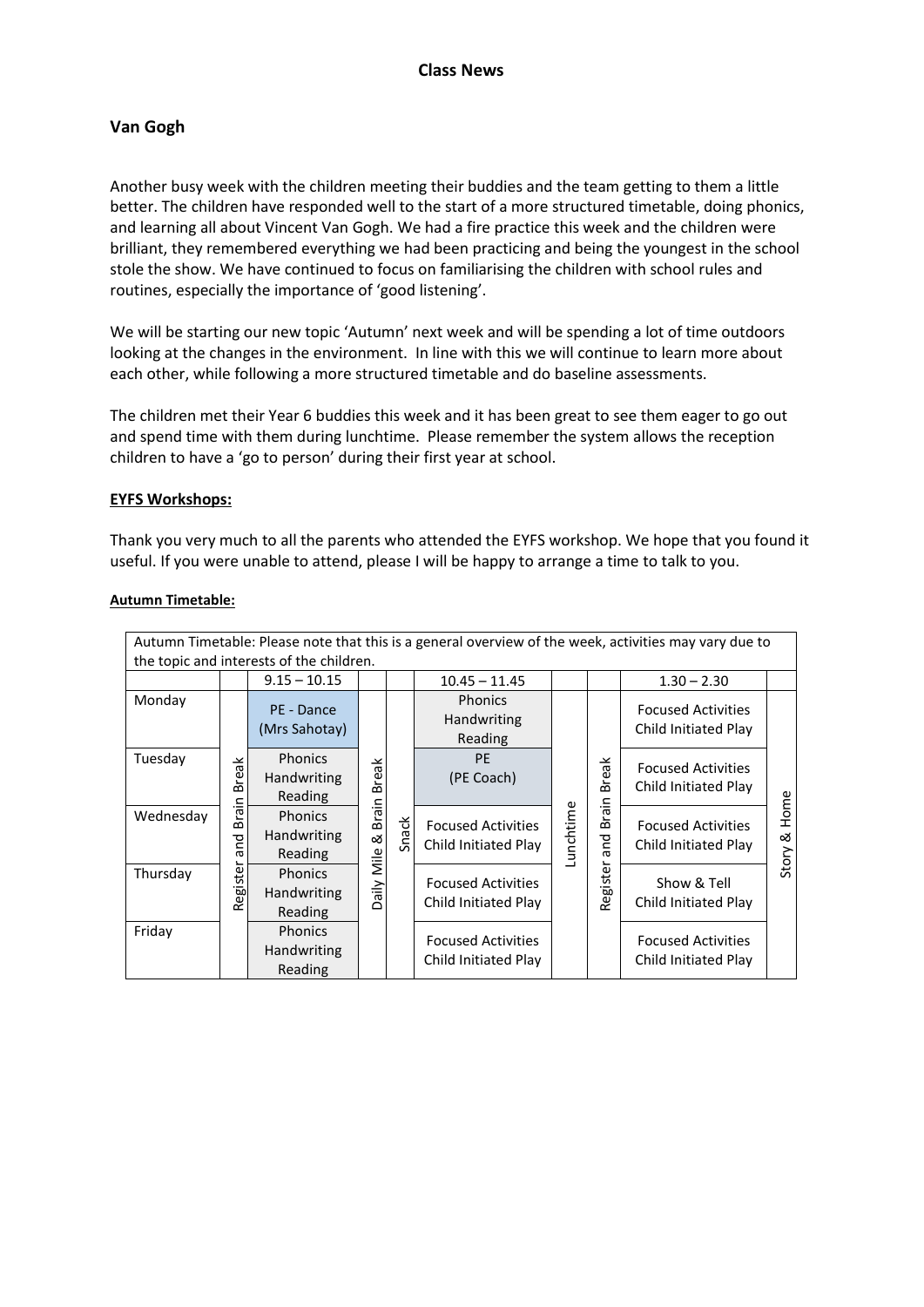# **REMINDERS:**

# **EYFS Workshops:**

Over the next few weeks I will be running workshops covering key aspects of the new EYFS Curriculum (2021). The workshops are designed to give you an insight into the expectations of the Early Years Curriculum and how you can support your child at home. If you are unable to attend, I am happy to arrange a meeting to talk through the key points, I will also be posting the information on Google Classroom once it has been set up.

Thursday  $30<sup>th</sup>$  September 2021: EYFS Phonics & Reading (9.15 – 10.15)

# **Recycling**

We collect and recycle the following items in school.

- Crisp packets (any brand not twiglets, cheddars or popcorn). It would be really helpful if the packets are flat not scrunched up.
- Batteries, toothpaste tubes, old plastic pens and plastic milk bottle tops.

# **PE:**

The children will be having PE lessons on **Monday** and **Tuesday**. Please ensure that your child has the full PE kit outlined in the EYFS information pack. If your child wears earrings, they must be removed or taped up on these days.

## **Walks:**

Please ensure your child has a pair of wellies (to be left in school) and a raincoat, as we do often go for walks and spend a lot of our day outside.

**Labels:** Please ensure that all CLOTHING AND PERSONAL BELONGINGS ARE LABELLED.

## **STAY AND PLAY SESSION DATES:**

Over the year you are invited to come and spend time with your child in their learning environment. Siblings are not allowed to attend these sessions, as we believe this is an opportunity for your child to share their experiences of school with you. The picnic is a family event and an opportunity for us all to celebrate the end of the year and the children's achievements.

| STAY AND PLAY SESSIONS                  |                                           |  |  |  |
|-----------------------------------------|-------------------------------------------|--|--|--|
| Wednesday 13 <sup>th</sup> October 2021 | STAY AND COME FOR AN AUTUMN WALK          |  |  |  |
| $9.00 - 10.30$                          |                                           |  |  |  |
| Tuesday 30 <sup>th</sup> November 2021  | <b>STAY AND PLAY</b>                      |  |  |  |
| $1.45 - 3.00$                           |                                           |  |  |  |
| Wednesday 26 <sup>th</sup> January 2022 | <b>STAY AND READ</b>                      |  |  |  |
| $1.30 - 2.45$                           |                                           |  |  |  |
| Friday 1st April 2022                   | STAY AND COME FOR A SPRING WALK           |  |  |  |
| $9.00 - 10.30$                          |                                           |  |  |  |
| Monday 16 <sup>th</sup> May 2022        | STAY AND GET PHYSICAL                     |  |  |  |
| $9.00 - 10.30$                          |                                           |  |  |  |
| Monday 15th July 2021                   | STAY FOR A BREAKFAST PICNIC WITH SIBLINGS |  |  |  |
| $8.15 - 10.00$                          |                                           |  |  |  |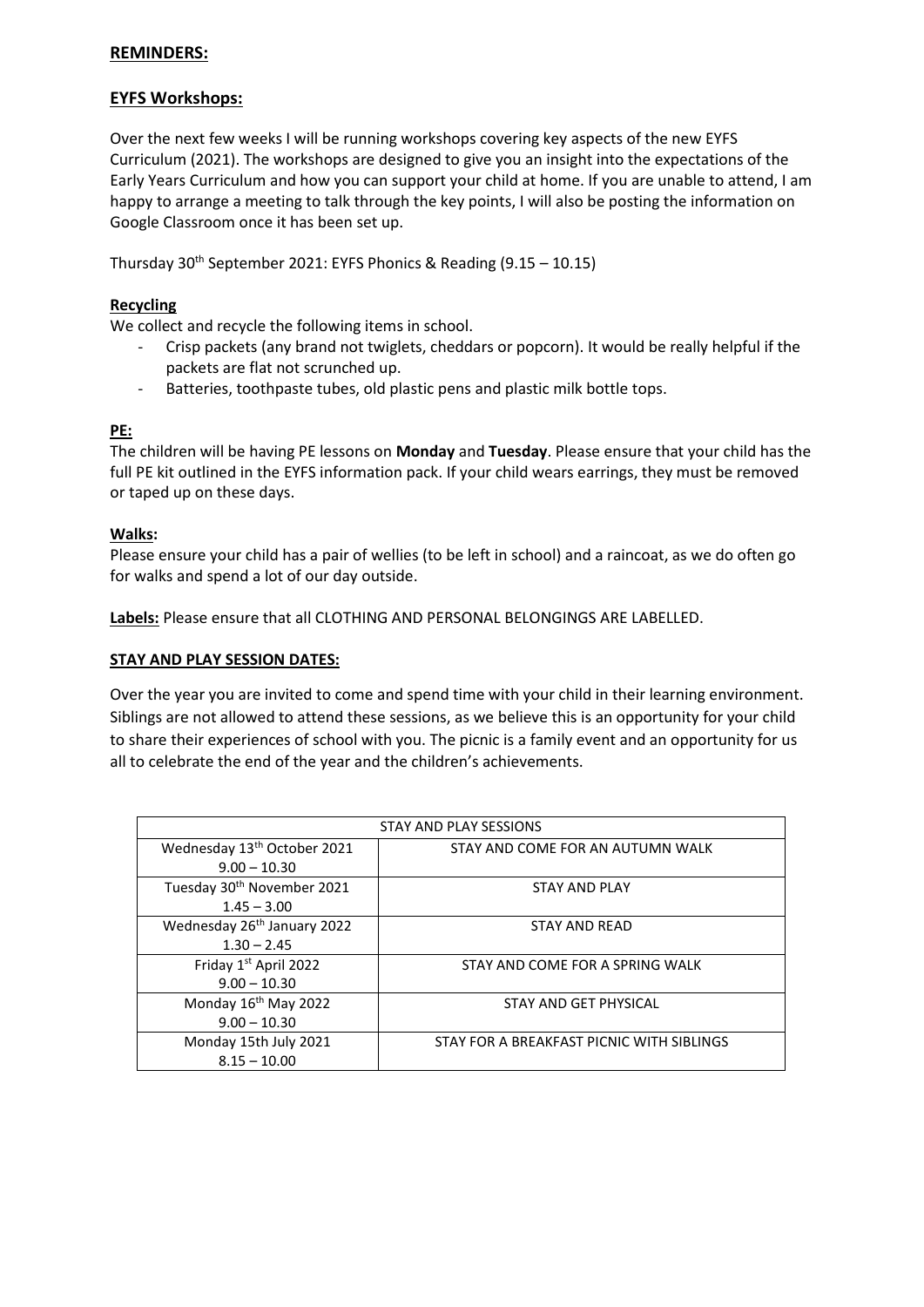#### **SHOW & TELL DATES:**

Throughout the year your child will get an opportunity to bring something in for 'Show & Tell'. This could be something they are interested in and willing to talk about, for example a special toy, something they might be collecting, or something related to the current topic. Please do not send in anything valuable as we cannot be held responsible for any damage.

| <b>AUTUMN TERM</b>                         |                                             |                                            |                                            |  |
|--------------------------------------------|---------------------------------------------|--------------------------------------------|--------------------------------------------|--|
| <b>Red House</b>                           | <b>Yellow House</b>                         | <b>Blue House</b>                          | <b>Green House</b>                         |  |
| x                                          | Thursday 30 <sup>th</sup> September<br>2021 | Thursday 7 <sup>th</sup> October 2021      | Thursday 14 <sup>th</sup> October 2021     |  |
| Thursday 21 <sup>st</sup> October 2021     | Thursday 4 <sup>th</sup> November 2021      | Thursday 11 <sup>th</sup> November<br>2021 | Thursday 18 <sup>th</sup> November<br>2021 |  |
| Thursday 25 <sup>th</sup> November<br>2021 | Thursday 2 <sup>nd</sup> December 2021      | x                                          | х                                          |  |

| <b>SPRING TERM</b>                     |                                        |                                       |                                         |  |
|----------------------------------------|----------------------------------------|---------------------------------------|-----------------------------------------|--|
| <b>Red House</b>                       | <b>Yellow House</b>                    | <b>Blue House</b>                     | <b>Green House</b>                      |  |
|                                        |                                        | Thursday 6 <sup>th</sup> January 2022 | Thursday 13 <sup>th</sup> January 2022  |  |
| Thursday 20 <sup>th</sup> January 2022 | Thursday 27 <sup>th</sup> January 2022 | Thursday 3rd February 2022            | Thursday 10 <sup>th</sup> February 2022 |  |
| Thursday 17th February 2022            | Thursday 3rd March 2022                | Thursday 10 <sup>th</sup> March 2022  | Thursday 17 <sup>th</sup> March 2022    |  |
| Thursday 24 <sup>th</sup> March 2022   | Thursday 31 <sup>st</sup> March 2022   |                                       |                                         |  |

| <b>SUMMER TERM</b>                  |                                    |                                      |                                    |  |
|-------------------------------------|------------------------------------|--------------------------------------|------------------------------------|--|
| <b>Red House</b>                    | <b>Yellow House</b>                | <b>Blue House</b>                    | <b>Green House</b>                 |  |
|                                     |                                    | Thursday 28 <sup>th</sup> April 2022 | Thursday 5 <sup>th</sup> May 2022  |  |
| Thursday 12 <sup>th</sup> May 2022  | Thursday 19 <sup>th</sup> May 2022 | Thursday 26 <sup>th</sup> May 2022   | Thursday 9 <sup>th</sup> June 2022 |  |
| Thursday 16 <sup>th</sup> June 2022 | Thursday 23rd June 2022            | Thursday 30 <sup>th</sup> June 2022  | Thursday 7 <sup>th</sup> July 2022 |  |

Thank you for your ongoing support! Should you have any further queries or concerns please do not hesitate to contact me. Have a great weekend!

Mrs Sahotay  $\odot$ 

## **Monet**

Next week in Monet Class we will be planning, writing and editing our own stories. We will be focusing on basic punctuation including capital letters, finger spaces and full stops. We will also be thinking about how we can extend our sentences to make them more interesting using words such as 'because' (and other conjunctions in Year 2).

In Maths we will be looking at time and estimating/measuring length. We will be continuing to practise our number bonds to 10 and 20 and counting in 2s, 5s and 10s. Please practise these at home regularly.

In Topic we will continue to find out about Florence Nightingale and how she helped the soldiers in Scutari. We will be naming and labelling the basic parts of the human body in Science and talking about the different groups we belong to in RE.

Home learning will be on Google Classroom this week.

Have a lovely weekend,

Miss Blakeley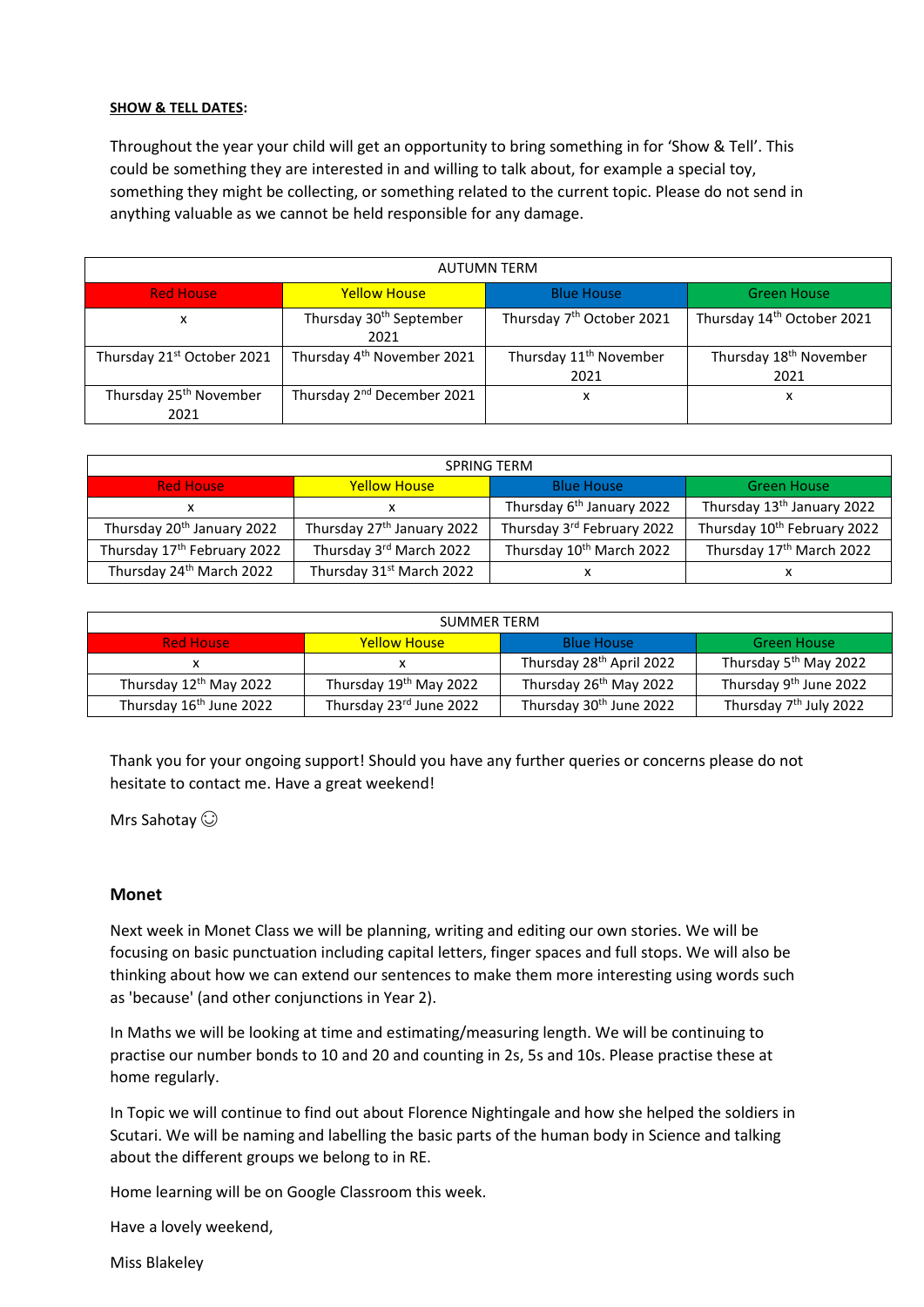# **Hockney**

We have noticed that many children in Hockney class are coming to school without their reading records. Please make sure that these stay in their school bags. We will often give children information such as how to log on to Google Classroom and if they have not got their reading record in school we have to hand out bits of paper instead that could easily get lost. Likewise if they are heard read we have nowhere to record this.

Next week we are continuing our work on number, looking at addition and subtraction crossing boundaries and the mental strategies we can use to do this. We are starting to build confidence with our number work but crossing those boundaries to take us into the next 10, the next 100, the next 1000 is something that we will continue to work on in the coming weeks.

In English we are continuing our work on 'Storm' focusing on inference and really trying to understand characters and what their actions might be motivated by. We will also look at the importance of speech in moving a story along and how we punctuate speech.

Next week we will start preparing our contribution for the Harvest assembly. We will be creating a collage of different fruits and vegetables. We will be studying the work of American artist Megan Coyle and using her work as inspiration for our own collage. If you have any magazines that you could donate to help us with our collage it would be much appreciated.

On Thursday we are looking forward to our live stream author Dara McAnulty paying us a visit all from the comfort of the classroom. Then in the afternoon we shall all be visiting the local secondary school to take part in a basketball workshop. What an exciting day for us! All children will need to make sure they have their PE kits in school on this day and that they have a packed lunch as we shall need to eat our lunch earlier than normal.

A lot of exciting things to do next week, we looking forward to seeing you all then.

Mrs Whittingham & Miss Groves

# **Hepworth**

We have had another lovely week in Hepworth with lots of hard work from the children, who are settling in to the term well and rising to our expectations.

Thank you to the parents who came along to our curriculum evening yesterday - it was great to see you and hopefully we were able to answer all your questions. The presentation we shared will be uploaded to the school website.

# **English**

Next week we will complete our work on 'Friend or Foe' with us exploring the characters and how they developed. We will then discuss possibilities for different endings to the story, before planning and rewriting the ending.

Our spelling focus is on the prefixes 'trans' and 'tele' and our 5 focus words are: soldier, special, surface, together, weird

## **Maths**

We will start the week by learning Roman numerals. We will explore the different numerals and learn how to say different dates using them, before solving problems using the numerals in different ways.

Towards the end of the week we will be multiplying and dividing by 10, 100 and 1000.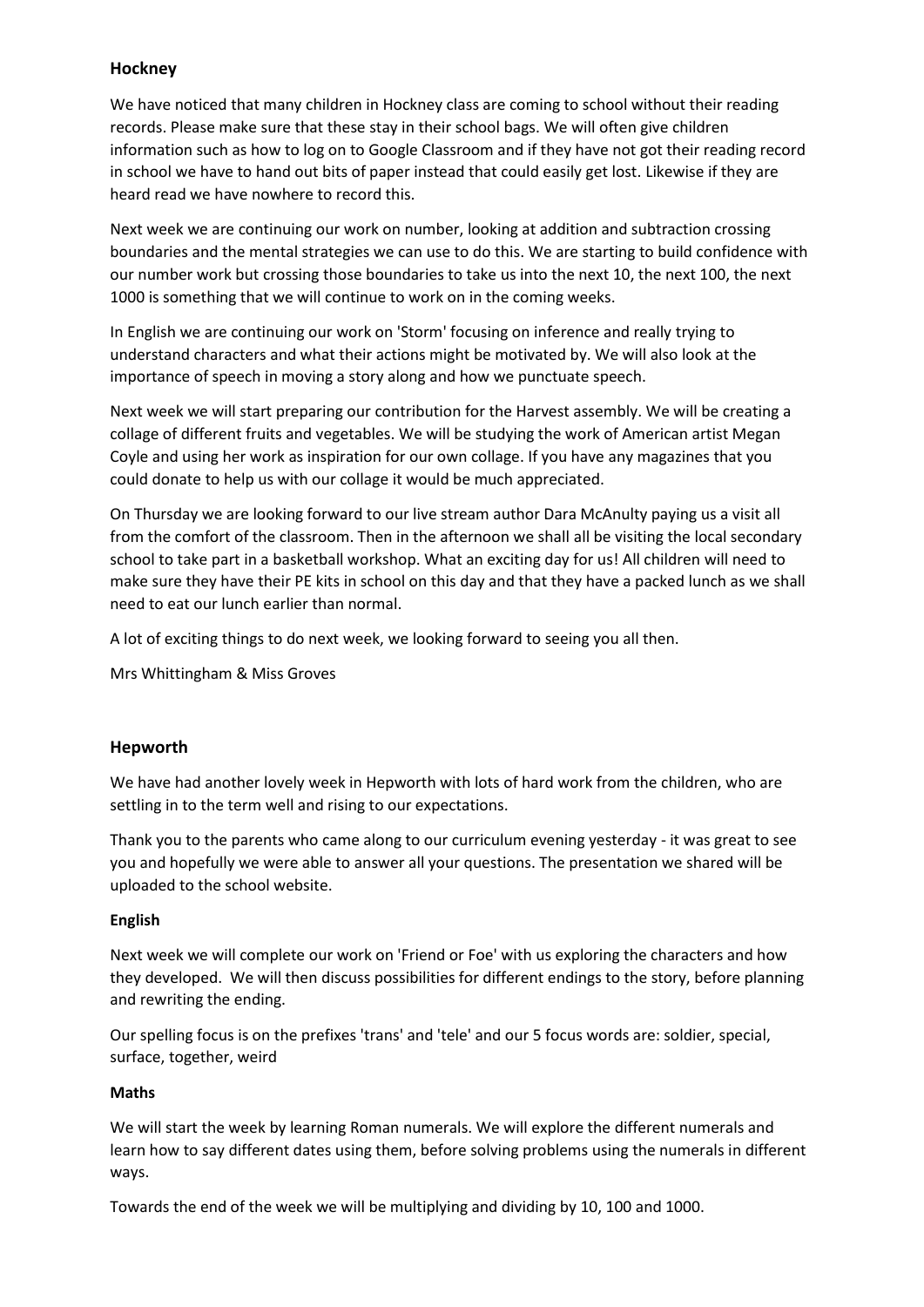## **Other subjects**

Year 6 will have Forest School on Monday afternoon - please remember to wear trousers / leggings, along with full school uniform on top.

Year 5 will continue learning different stitches and Vera Lynn songs on Monday.

In Spanish, we continue to explore healthy and unhealthy foods, then saying and writing sentences. Our science will involves asking questions around fair tests and devising our own investigations, using series and parallel circuits. In topic we will be looking at the evacuation of children during WW2 and combining this with geography: locating the places on maps and using grid references. In RE we will be investigating how religion and beliefs are changing in our region. PSHE will focus on peer influence and peer approval and gymnastics and sports will continue on Tuesday and Thursday.

Have a lovely weekend,

Mrs Tillyer and Mrs Wilson